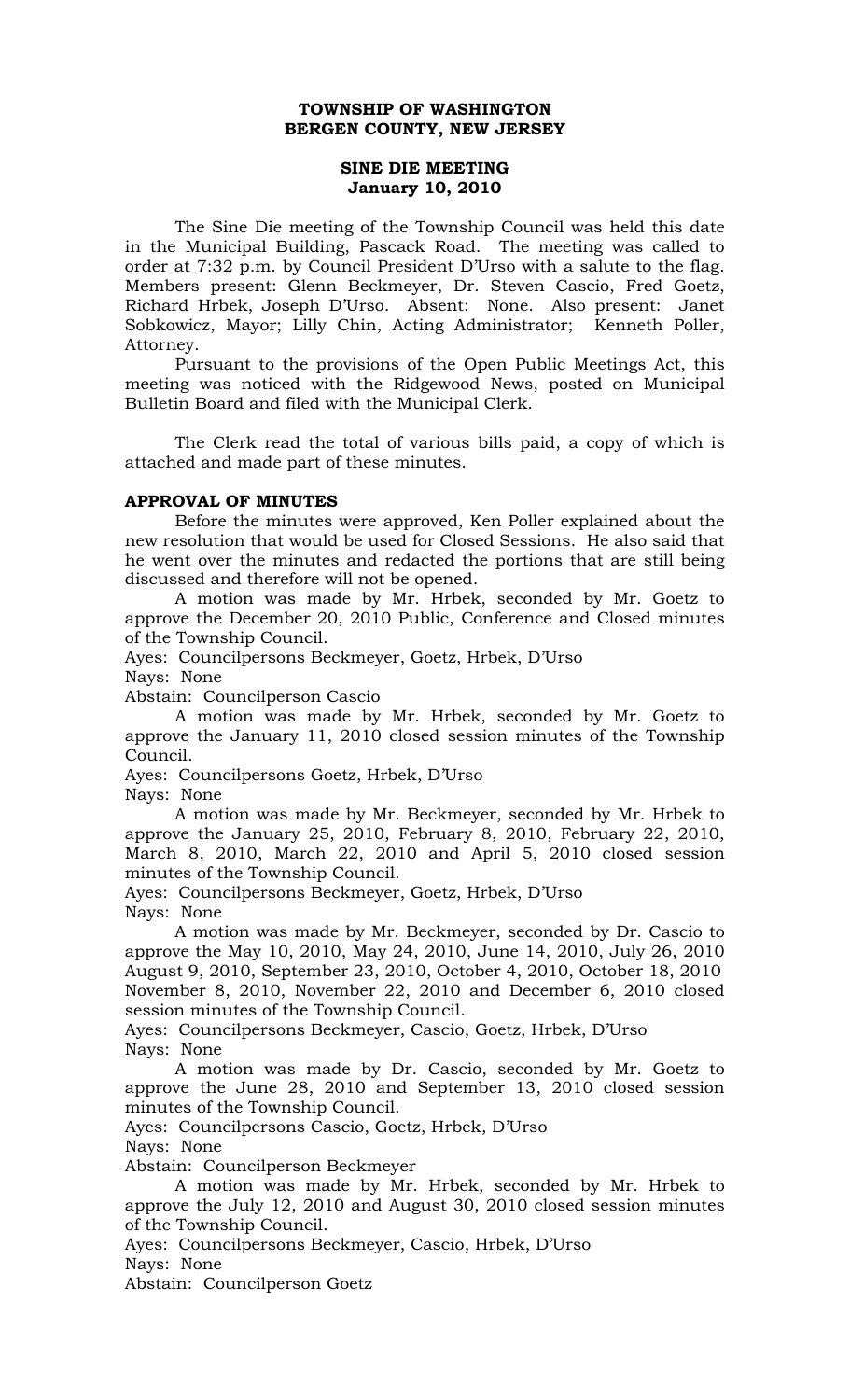Page 2 January 10, 2011

# **PUBLIC DISCUSSION**

 At this point, Mr. D'Urso stated that there would be no public discussion at the Sine Die meeting, but that there would be a public discussion at the reorganization meeting.

#### **CONSENT AGENDA**

 The following resolutions were part of the Consent Agenda and were made available to the Governing Body and the Public prior to the meeting.

The Consent Agenda was presented and adopted on a motion by Mr. Beckmeyer, seconded by Dr. Cascio.

Ayes: Councilpersons Beckmeyer, Cascio, D'Urso, Goetz, Hrbek. Nays: None

 Raffle License #788 for Bergen Catholic Athletic Association was approved by the Township Council of the Township of Washington.

 Raffle License #789 for Mahwah School Foundation was approved by the Township Council of the Township of Washington.

 WHEREAS*,* an overpayment was received for Block 3201, Lot 2, C082 for the 4th quarter 2010. Said property was awarded a tax reduction due to a successful tax appeal as part of Washington Commons, lender of record for the homeowner paid the original bill and homeowner paid the reduced amount. Homeowner is seeking refund of her portion of the dual payment together with the tax appeal refund.

WHEREAS, under the New Jersey Statutes, overpayments must be refunded:

NOW, THEREFORE, BE IT RESOLVED, by the Township Council of the Township of Washington, New Jersey that the Chief Financial Officer, Jacqueline Do, be authorized to issue a refund to:

|                                   | Elva Hone                    |  |  |
|-----------------------------------|------------------------------|--|--|
|                                   | 82 Windsor Cr                |  |  |
|                                   | Twp. of Washington, NJ 07676 |  |  |
| Tax Appeal Refund:                | 983.37                       |  |  |
| Homeowner Overpayment: \$1,524.41 |                              |  |  |
| TOTAL:                            | \$2,507.78                   |  |  |

WHEREAS, the following Current Fund Budget Appropriation balances unexpended:

| Dept. of Administration       |    |              |
|-------------------------------|----|--------------|
| Salary & Wages                |    | \$10,000.00  |
| Insurance                     |    |              |
| Workers' Compensation         |    | \$23,000.00  |
| Group Insurance for Employees |    | \$100,000.00 |
| Fire Department               |    |              |
| Death Benefits                |    | 4,690.00     |
| Debt Service Remediation      |    |              |
| EDA Loan Tank L04581          | ዌ. |              |

 WHEREAS, it is necessary to formally cancel said balances so that the unexpended balances may be credited to surplus.

 NOW, THEREFORE, BE IT RESOLVED, by the Township Council of the Township of Washington that the above listed unexpended balances of the Current Fund be canceled.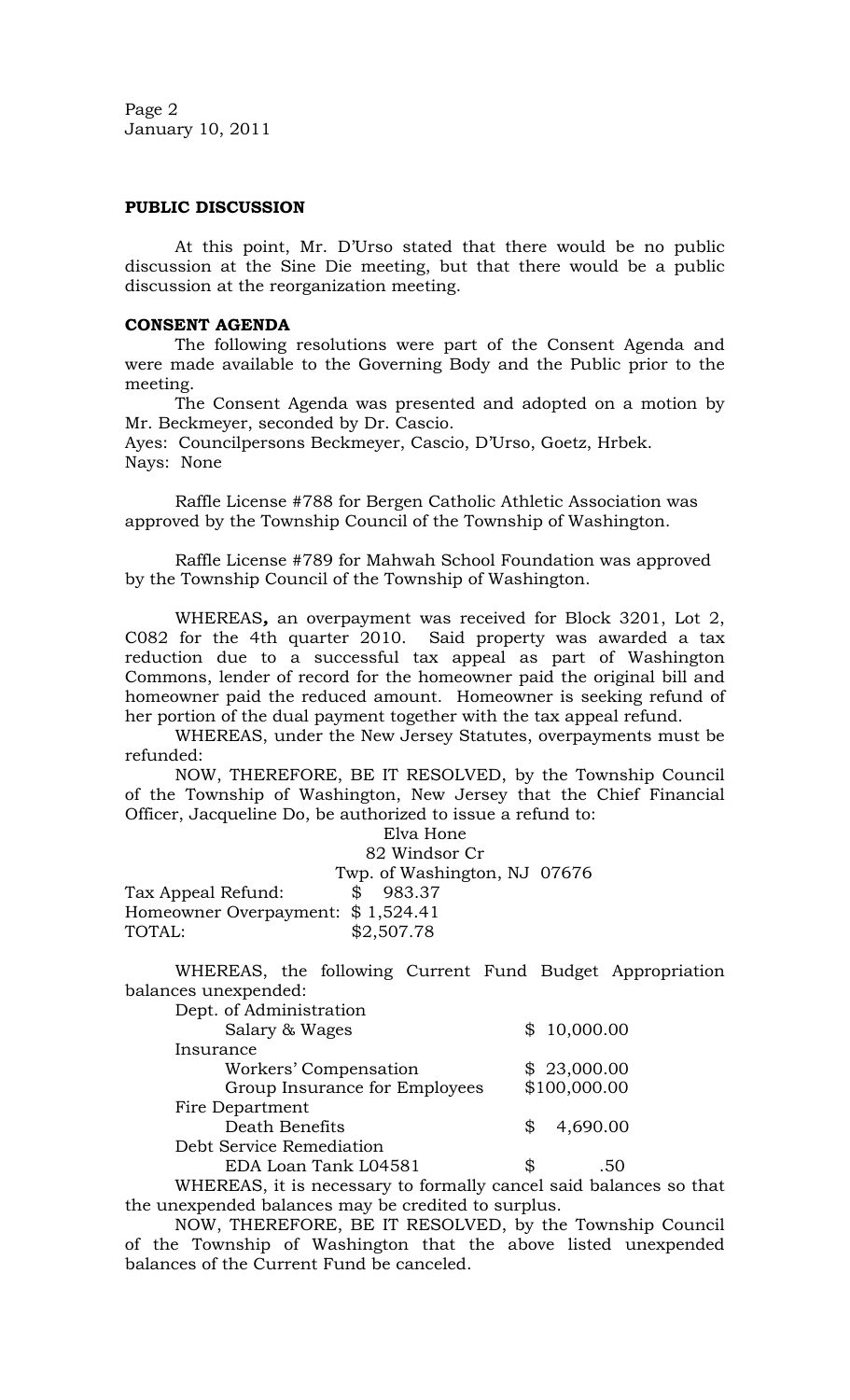Page 3 January 10, 2011

WHEREAS, N.J.S.A. 40A:5-17 allows for the cancellation of property tax overpayments or delinquent amounts in the amounts of \$10.00 or less; and

WHEREAS, the governing body may authorize the Deputy Tax Collector to process, without further action on their part, any cancellation of property tax overpayments or delinquencies of \$10.00 or less

NOW, THEREFORE, BE IT RESOLVED, by the Township Council of the Township of Washington, New Jersey that the Chief Financial Officer, Jacqueline Do be authorized to cancel said tax amounts as deemed necessary.

Total: -\$61.68

### **Cancellation of Small Balances Adjustments from 2008, 2009, 2010**

| <b>Block</b> | Qualifier<br>Lot | <b>Name</b>        |             | <b>Amount</b> |
|--------------|------------------|--------------------|-------------|---------------|
| 1102         | 1.04             | Cohen              | \$          | 5.24          |
| 1102         | 9                | Cohen              | \$          | 5.70          |
| 1205         | 3                | Schechter          | \$          | 0.01          |
| 1205         | 5                | Lakomy             | \$          | 3.05          |
| 1304         | 1                | Cacciatore         | \$          | 1.08          |
| 1404.01      | 12               | Nydam-Mazzarini    | \$          | (0.78)        |
| 2101         | 8 C001A          | Schwartz           | \$          | 0.03          |
| 2101         | 8 C038C          | Marousek           | \$          | (0.01)        |
| 2101         | 8 C050E          | Tuttle             | \$          | (0.01)        |
| 2108         | 13               | Schultz            | \$          | (0.10)        |
| 2201.01      | 3                | Davidson           | \$          | 0.05          |
| 2202.02      | 9                | Grinkovitch        | \$          | 0.06          |
| 2203         | 4.01             | Denton             | \$          | (0.98)        |
| 2204         | 3                | Kueller            | $\ddot{\$}$ | (0.03)        |
| 2206         | 11               | Martinez           | \$          | (0.06)        |
| 2301         | 1                | Wash Tsp. Rec Club | \$          | (0.01)        |
| 2305.02      | 5                | Hilda              | \$          | (0.20)        |
| 2306         | 17               | Zitouni            | \$          | (0.89)        |
| 2312         | 37               | McAndrew           | \$          | 0.01          |
| 2312         | 41               | <b>Bolleia</b>     | \$          | 0.63          |
| 2313         | 57               | Hoemke             | \$          | 0.37          |
| 2314         | 36               | <b>Bush</b>        | \$          | (0.01)        |
| 2318         | 18               | Grabois            | \$          | 0.01          |
| 2322         | 19               | O'Boyle            | \$          | (5.00)        |
| 2327         | 59               | Salkin             | \$          | (0.11)        |
| 2329         | $\overline{2}$   | Ormon              | \$          | 0.01          |
| 2329         | 16               | Lubin              | \$          | (4.70)        |
| 2402         | 11               | Hulahan            | \$          | 8.42          |
| 2402         | 14               | O'Keefe            | \$          | 7.64          |
| 2404         | 1                | Zuppichini         | \$          | 0.73          |
| 2405         | 15               | Rodriquez          | \$          | (0.20)        |
| 2408         | 1 C101a          | Sachs              | \$          | 0.06          |
| 2502.01      | 18               | <b>Stokes</b>      | \$          | 0.02          |
| 2503         | 16               | Paul               | \$          | 0.09          |
| 2503.03      | 5                | Russo              | \$          | (0.01)        |
| 2503.03      | 22               | Rost               | \$          | (0.01)        |
| 2506         | 7 C204B          | Landau             | \$          | 0.05          |
| 2506         | 7 C2094          | Schwartz           | $\ddot{\$}$ | 0.01          |
| 2506         | 7 C312C          | DePietro           | \$          | (0.04)        |
| 2506         | 7 C314B          | Goldberg           | \$          | 0.01          |
| 2506         | 7 C516C          | Rosa               | \$          | (0.02)        |
| 3101         | 17               | Van Horn           | \$          | 0.01          |
| 3104         | 33               | Tecchio            | \$          | (0.06)        |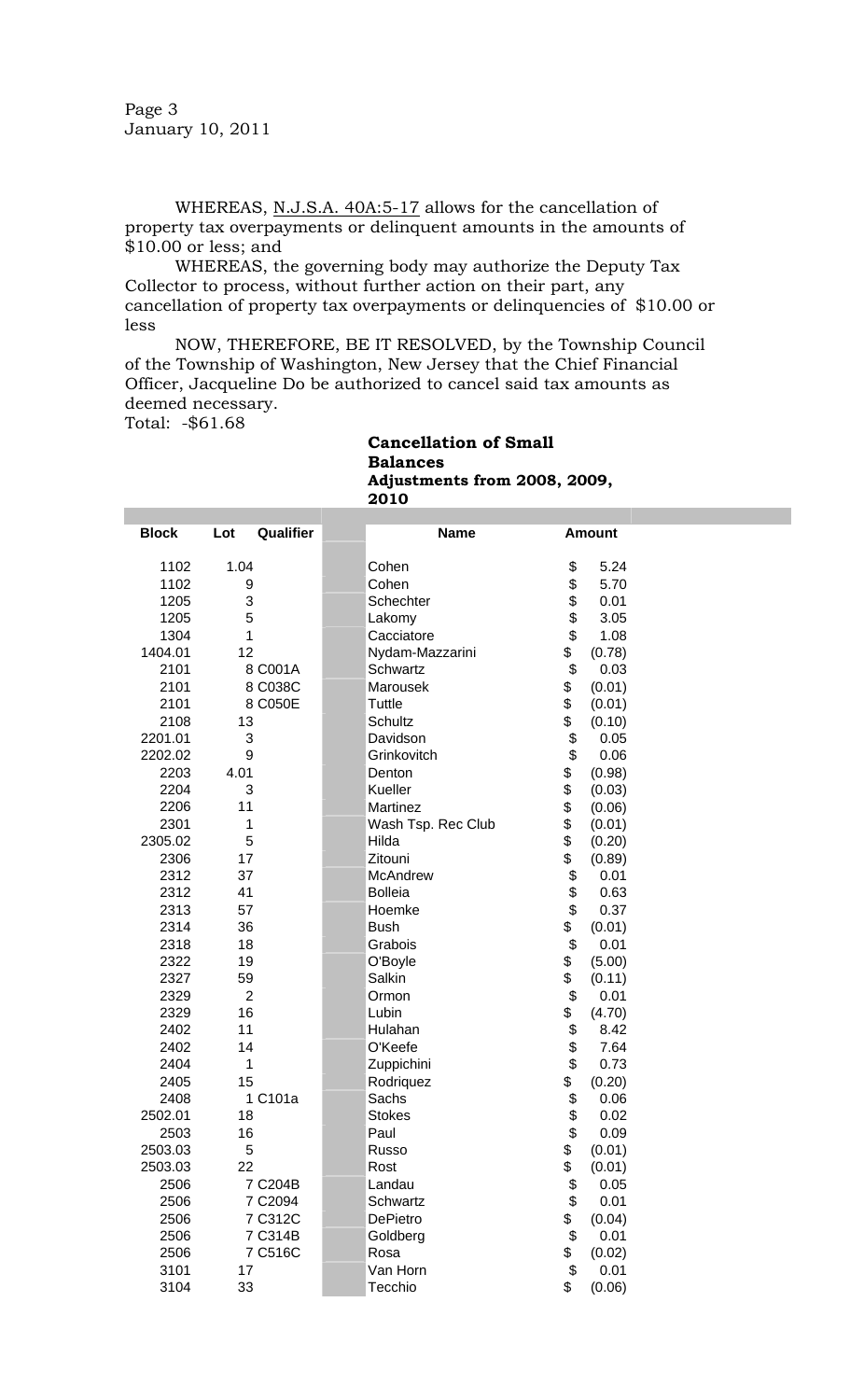| 3105            | 1                       | Cirillo                   | \$<br>(0.71)               |
|-----------------|-------------------------|---------------------------|----------------------------|
| 3116            | 31                      | Haines                    | \$<br>0.09                 |
| 3117            | 5                       | Frikker                   | \$<br>0.42                 |
| 3201            | 2 C182E                 | Traphagen                 | \$<br>5.45                 |
| 3201            | 2 C203E                 | Carrier                   | \$<br>0.01                 |
| 3209            | 13                      | Micheve, LLC              | \$<br>0.19                 |
| 3211            | 12                      | Giri                      | \$<br>(3.79)               |
| 3212            | 1                       | Arcieri                   | \$<br>0.01                 |
| 3216            | 29                      | DePaola                   | \$<br>(0.01)               |
| 3301            | 5                       | Larocca                   | \$<br>1.85                 |
| 3302            | 3                       | <b>Batelli</b>            | \$<br>7.88                 |
| 3302            | 17                      | Solomon                   | \$<br>(9.93)               |
| 3302            | 22                      | Tsungwen                  | \$<br>0.02                 |
| 3304            | 36                      | Madonna                   | \$<br>0.81                 |
| 3304            | 40                      | Tayar                     | \$<br>(0.10)               |
| 3304            | 47<br>25                | Rossillo<br>Berkman       | \$<br>(0.01)<br>\$<br>3.14 |
| 3307<br>3308    | 31                      | Paul                      | \$<br>0.02                 |
| 3309            | 4                       | Ritorto                   | \$<br>(0.17)               |
| 3404            | 3                       | Mena                      | \$<br>4.95                 |
| 3404            | 5                       | Lama                      | \$<br>(0.21)               |
| 3404.03         | 13                      | <b>Boesch</b>             | \$<br>0.01                 |
| 3407            | 18                      | Bergquist                 | \$<br>(0.06)               |
| 3407            | 66                      | <b>Taylor</b>             | \$<br>(0.01)               |
| 3502            | $\overline{2}$          | Simon                     | \$<br>(0.01)               |
| 3502            | 10 C0325                | Beckman                   | \$<br>(0.01)               |
| 3502            | 10 C0506                | Beuscher                  | \$<br>(0.01)               |
| 3601            | 2 C004A                 | Weissman                  | \$<br>0.04                 |
| 3601.01         | 3                       | Wojcikk-Barabas           | \$<br>0.01                 |
| 4102.01<br>4203 | 5.01<br>29              | <b>Booth</b><br>Tricarico | \$<br>0.05<br>0.08         |
| 4205            | 31                      | Sniffen                   | \$<br>0.01                 |
| 4209            | 33                      | Desciora                  | $\ddot{\$}$<br>0.31        |
| 4212            | 10                      | Lavin II                  | \$<br>(0.11)               |
| 4214            | 4                       | <b>Brigante</b>           | \$<br>(0.09)               |
| 4215            | 4                       | Dattilo                   | \$<br>(0.76)               |
| 4303            | 16                      | Marrello                  | \$<br>3.17                 |
| 4306            | 54                      | Marrero                   | \$<br>5.11                 |
| 4311            | 6                       | Seligman                  | \$<br>2.56                 |
| 4312<br>4312    | 5<br>31                 | McDowell<br>Murray        | \$<br>2.06<br>\$<br>(0.01) |
| 4316            | 40                      | Peterman                  | \$<br>(0.02)               |
| 4319            | $\overline{\mathbf{c}}$ | Di Fiore                  | \$<br>8.96                 |
| 4321            | 3                       | Ruh                       | \$<br>0.05                 |
| 4404            | 6                       | Meier                     | \$<br>(0.91)               |
| 4404            | 13                      | <b>Buchner</b>            | \$<br>\$<br>(0.01)         |
| 4407            | 3                       | Walter                    | (0.01)                     |
| 4407            | 21                      | Holzer                    | \$<br>(0.66)               |
| 4408            | 14                      | Zaloom                    | \$<br>(10.00)              |
| 4409            | 34                      | Stanic                    | \$<br>(0.50)               |
| 4412<br>4415    | 26<br>17                | Lawton<br>Aigotti         | \$<br>(0.03)<br>\$<br>0.01 |
| 4415            | 33                      | Culbert                   | \$<br>0.04                 |
| 4415            | 47                      | Andersen                  | \$<br>6.94                 |
|                 |                         |                           |                            |
| 4421            | 27                      | Robertson                 | \$<br>(9.00)               |
| 4422<br>4422    | 29<br>51                | De Paola<br>Gunby         | \$<br>(0.30)<br>\$<br>0.04 |
| 4423            | 1                       | Kwasniewski               | \$<br>(0.72)               |
| 4424            | 44                      | Eapen                     | \$<br>(0.20)               |
| 4425            | 4                       | Schmidlapp                | \$<br>0.01                 |
| 4426            | 9                       | Russo                     | \$<br>0.05                 |
| 4427            | 3                       | Kacan                     | \$<br>\$<br>(0.05)         |
| 4501.01         | 10                      | Colacicco                 | (0.01)                     |
| 4501.01         | 13                      | Dougherty                 | \$<br>(0.20)               |
| 4501.03         | 1                       | <b>Barhe</b>              | \$<br>0.92<br>\$           |
| 4506<br>4507    | 3<br>1                  | Maloney<br><b>Neels</b>   | 0.11<br>\$<br>(0.50)       |
|                 |                         |                           |                            |